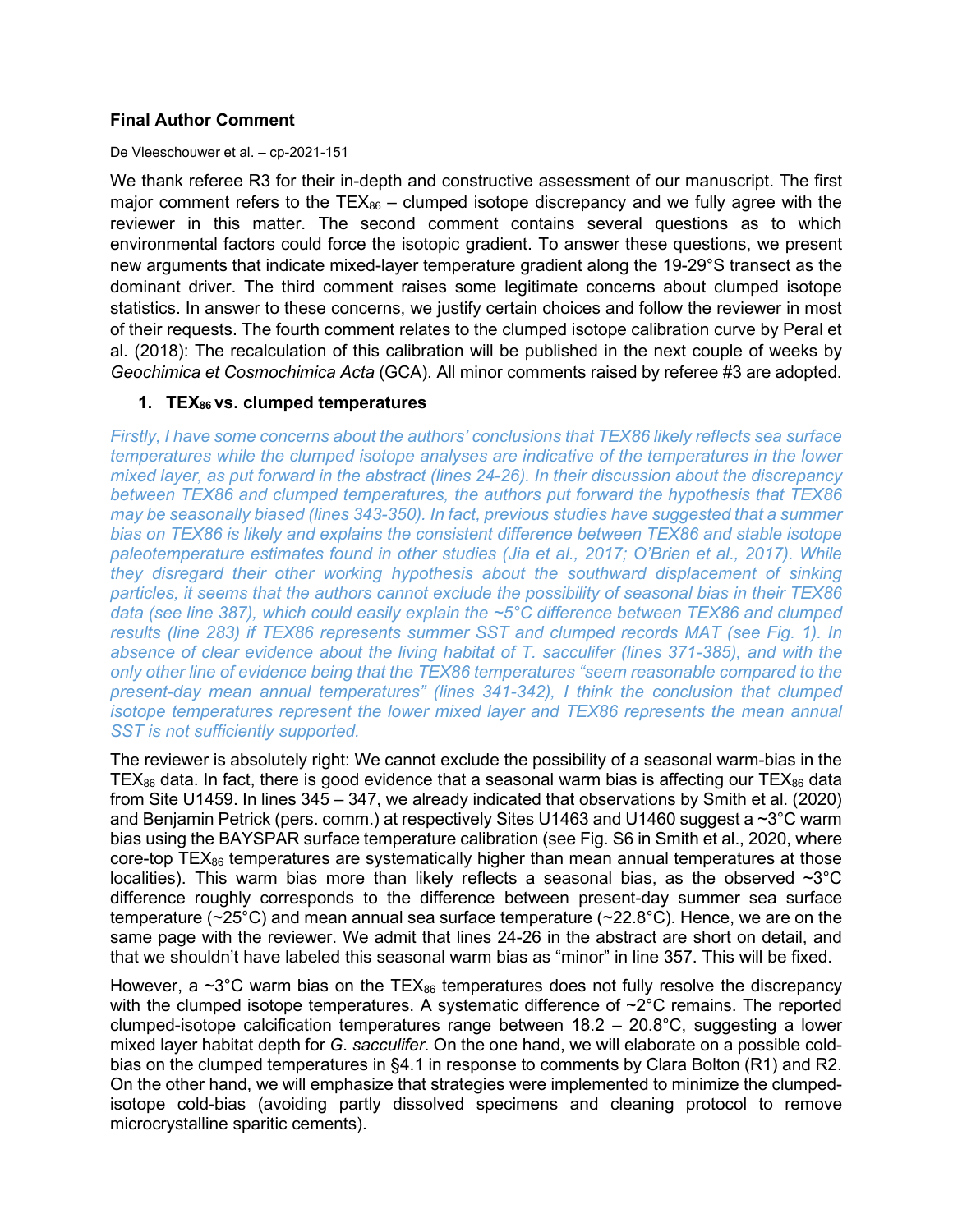# **2. Isotopic gradients**

*While I understand that the authors only measured clumped isotope temperatures in one site, it is a shame that their discussion of the isotopic gradient along the Leeuwin Current does not benefit from the addition of clumped isotope analyses. My very first question on reading this discussion after the discussion on the clumped isotope results is how much of this isotopic gradient reflects temperature gradient and how much reflects the difference in seawater isotopic composition. Would a strengthening or weakening of the Leeuwin Current affect both these variables similarly? Would it somehow be possible to infer from the changes in temperature and seawater oxygen isotope composition over time, which the authors can infer from their clumped isotope record, whether the changes observed in δ18O over time are mostly driven by temperature or water composition? And by extension, could this evidence be used to say something about which factor predominantly forced the changes in isotopic gradient? Finally, if the author's hypothesis that the foraminifera calcify in the lower mixed layer is correct (see previous comment), how does this impact the discussion of isotopic gradient? Can the authors somehow exclude that changes in the calcification depth or the depth of the mixed layer between the two sites which are compared affect the difference in δ18O without the need for a change in the strength of the Leeuwin Current? I feel that there is some untapped opportunity for discussion on this topic which would integrate the clumped isotope analyses more firmly into the main discussion of the manuscript.*

This question combines two comments made by Clara Bolton (R1) and R2:

- a) In response to Clara Bolton, we provide an estimate of salinity changes on G-IG timescales. We infer a maximum of 0.6 psu salinity difference between phases of strong Leeuwin Current (Interglacial, present-day analogue: austral winter) and weak Leeuwin Current (Glacial, present-day analogue: austral summer). This estimate of salinity change on G-IG timescales is based on the present-day seasonal variability and likely represents an over-estimation because the Leeuwin Current never shut down completely during glacial intervals. Translated to  $\delta^{18}$ Osw, this corresponds to 0.10 – 0.15‰, which is minor compared to the variability in the isotopic gradient (2‰).
- b) In response to R2, we refer to the results of He et al. (2021). The black line in the plot below (i.e. Fig. 3C in He et al., 2021) shows the TEX $_{86}$  gradient between Sites U1461 (also in the northern Carnarvon Basin, just as Sites U1463 and 763) and U1459 (Perth Basin). The low-resolution reconstruction of Leeuwin Current intensity by He et al. (2021) is in excellent agreement with our high-resolution  $\delta^{18}$ O-based reconstruction (orange line). As the TEX $_{86}$  gradient is solely temperature-driven, the excellent co-variation provides strong support for interpreting the isotopic gradient as mainly temperature-driven. This additional line of argumentation will be implemented in the revised version of the manuscript.

Based on the above points, we make the case that the mixed-layer temperature gradient between 19 – 29°S, in response to Leeuwin Current strength, is the factor predominantly forcing the reported changes in isotopic gradient. We consider changes in the calcification depth or the depth of the mixed layer between the two end-members unlikely, as this would cause changes in the isotopic gradient that are not observed in the  $TEX_{86}$  gradient.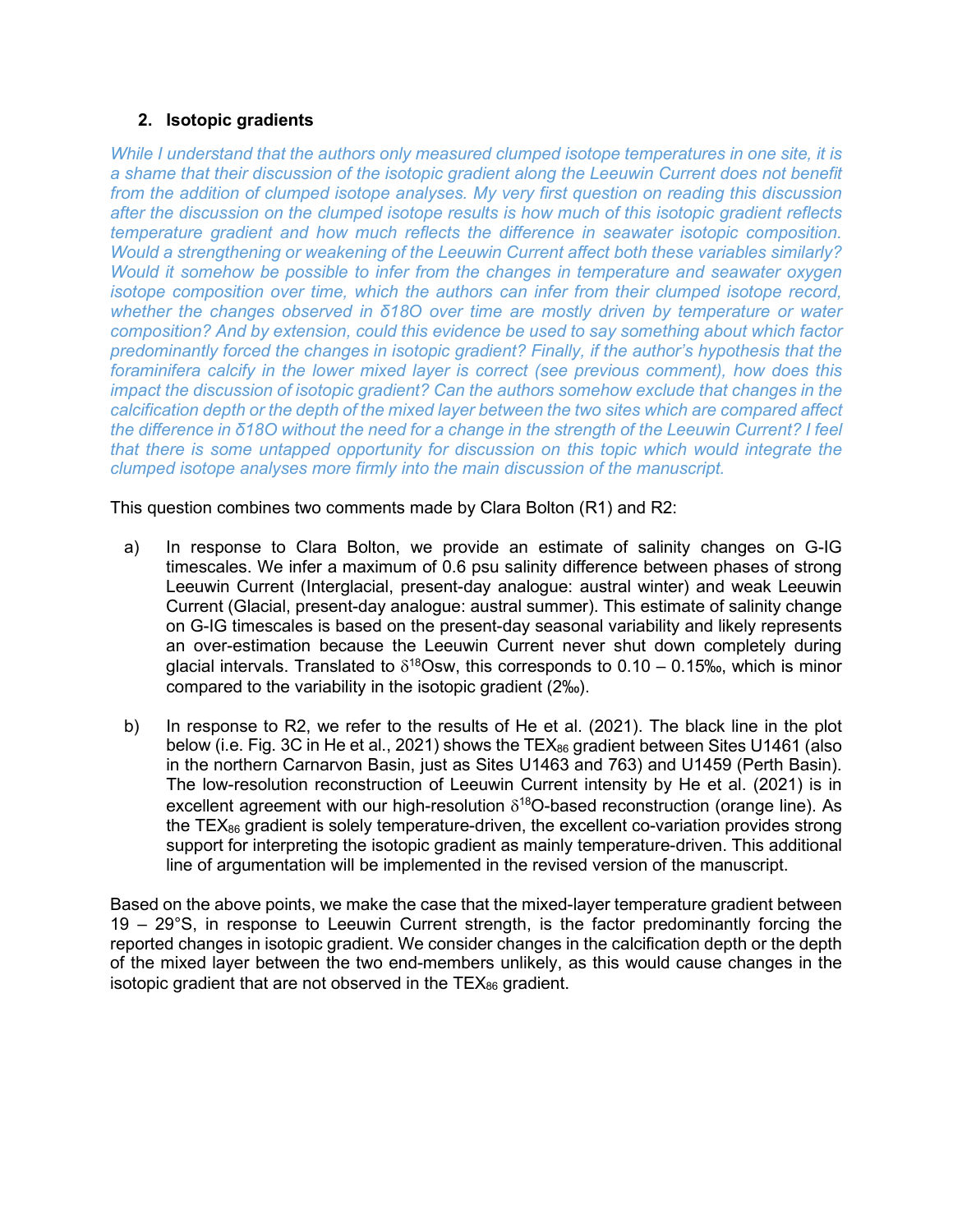

Comparison of the TEX86 gradient between Sites U1461 and U1459 (Fig. 3C in He et al., 2021) and the isotopic gradient from our work. Both proxies are completely independent of each other, yet show similar patterns throughout the Plio-Pleistocene, indicating the robustness of these results.

## **3. Clumped isotope statistics.**

*First of all, the caption of Table 2 (line 309) and the methods description (line 277) list different reproducibility errors for the clumped isotope measurements. I assume that the standard deviations cited in line 277 are one order of magnitude too high (e.g. 0.0314‰ instead of 0.314‰, as in line 309).*

#### Indeed: Line 277 should report 0.0314 and 0.0173‰. This will be corrected.

*Secondly, I noticed that the authors used the reproducibility of their standards for calculating the standard errors in Table 2 (see lines 307-309) instead of the within-sample reproducibility. This method is likely to underestimate the uncertainty on the D47 values in the samples, as the homogenized ETH-4 standard on which the standard deviation is based will likely reproduce better than the samples consisting of foraminifera pooled from up to four adjacent samples (line 189; up to 60 cm core depth when using the median sampling resolution from line 177). The authors should at least report the reproducibility of clumped isotope analyses within their samples.*

The reviewer is correct: because of the low number of repeated measurements on samples, we chose to use the standard deviation on the standards to calculate the standard error. Our reasoning was that, with just a handful of repeated measurements on hand, using the sample standard deviation to calculate the standard error would be a case of *small number statistics*. We would like to point out that the measurement strategy with the NuCarb, compared to the more common MAT253+ setup, is such that relatively few repeated measurements are made with relatively large homogenized samples (500 micrograms vs. 80 - 120 micrograms). For this reason, in this particular case, we considered that the standard error on our sample measurements was best estimated by calculating the standard error from the standard deviation on the standards.

That being said, we will implement the reviewer's suggestion to report the reproducibility of individual sample clumped isotope analyses in an additional column added to Table 2. Furthermore, we will move away from solely using the standard deviation on standards to calculate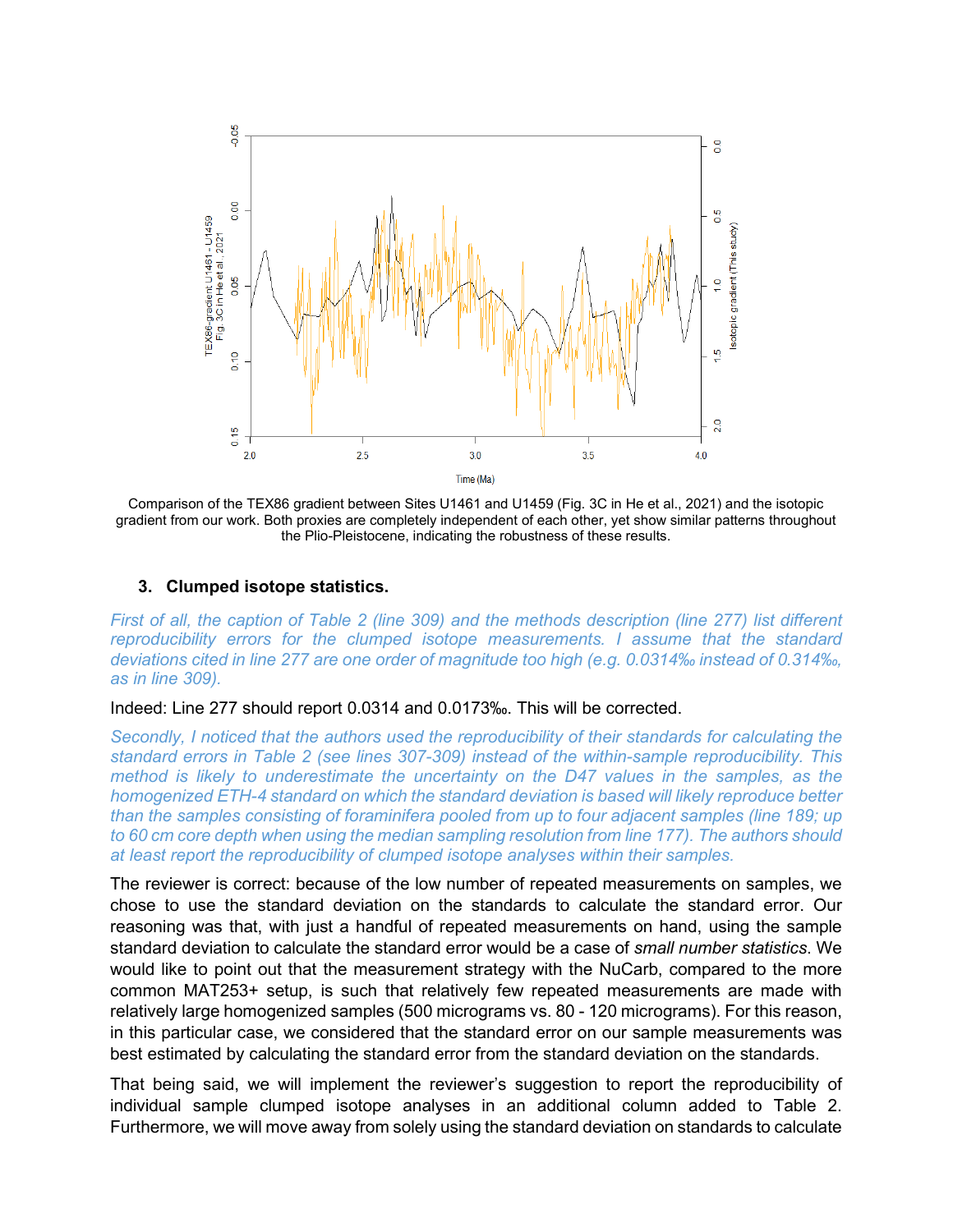the standard error, and instead we will adopt the full propagation of analytical uncertainties in ∆47 measurements as described by Daëron (2021). He proposes to adopt a "pooled" standardization method that considers constraints on reproducibility available from both standard and sample analyses. This approach has been shown to yield realistic error estimates. In the text, we will add a statement as to why the "pooled" approach is the best way forward to estimate standard errors in this case with relatively small numbers of replicate measurements.

Moreover, additional aliquots of the eight clumped isotope temperatures have been measured to reduce the error bars on those temperatures. These will be included in the revised manuscript.

*Thirdly, in the clumped community it is common practice to report uncertainties at the 95% confidence level (e.g. Fernandez et al., 2017). Instead, the authors report uncertainties at ±1 standard error in Tables 2 and 3. The captions of Figures 4 and 5 do not show what the error bars on the clumped datapoints represent, but from comparison with the tables I infer that these are also 1 SE. This reporting makes the uncertainty look smaller than in other studies using 95% confidence level and in my opinion the reporting of ±1 SE ("68% CL") is less intuitive. I realize that calculating 95% CL, or even the within sample standard deviation, of samples with 2 or 3 replicates (PB03, PB05, PB06 and PB08) is challenging due to the lack of statistics. This problem illustrates the risk of analyzing small numbers of replicates of samples and will make it challenging to assess the confidence on these clumped isotope datapoints, or to compare the results amongst themselves (e.g. via a Student's T-test) or with other data. I do not know how this issue can be resolved without adding additional replicates, and I do sympathize with the authors given how much work it is to gather enough foraminifera for these measurements. At the very least, I would therefore urge the authors to add information about their within sample reproducibility (standard deviations) for all samples and calculate 95% confidence levels for those samples for which this is feasible (sample size > 3), in addition to making the clumped isotope results available in an open-access repository (now, only regular stable isotope data is archived).*

In the revised manuscript we will include additional measurements, such that all clumped temperatures will be based on a sample size > 5. Following the suggestion of the reviewer, we will show both the 68 and 95% confidence levels in the figures, and the 95% confidence levels in Tables 2 and 3. All figure captions will clearly indicate that the 68% and 95% confidence levels are shown, and that this uncertainty is randomly distributed. For the sake of consistency, we will also show the 95% confidence interval (2.5% - 97.5%) on the TEX $_{86}$  temperatures in Fig. 4

The clumped isotope final results (incl. temperatures) will be made available in the PANGAEA open-access repository upon publication of the manuscript, together with all other proxy data. Moreover, we will upload the raw clumped data (including machine data and correction steps) to the EarthChem repository. This way, EarthChem holds all data to allow future clumped experts to recalculate any data.

*Finally, while not (yet) a standard in the clumped isotope community, it would be good practice if the uncertainty on the clumped isotope calibration(s) used in the study were to be propagated on the clumped isotope result. This uncertainty is not contained within the measurement uncertainty and is usually relatively small (<5 ppm). However, given the differences between the sample sizes and temperature ranges between the calibrations cited in Table 3, the differences in uncertainties of these calibrations could be discussed.*

Ucertainties on the calibrations will be propagated to the temperature results in the revised version of the manuscript.